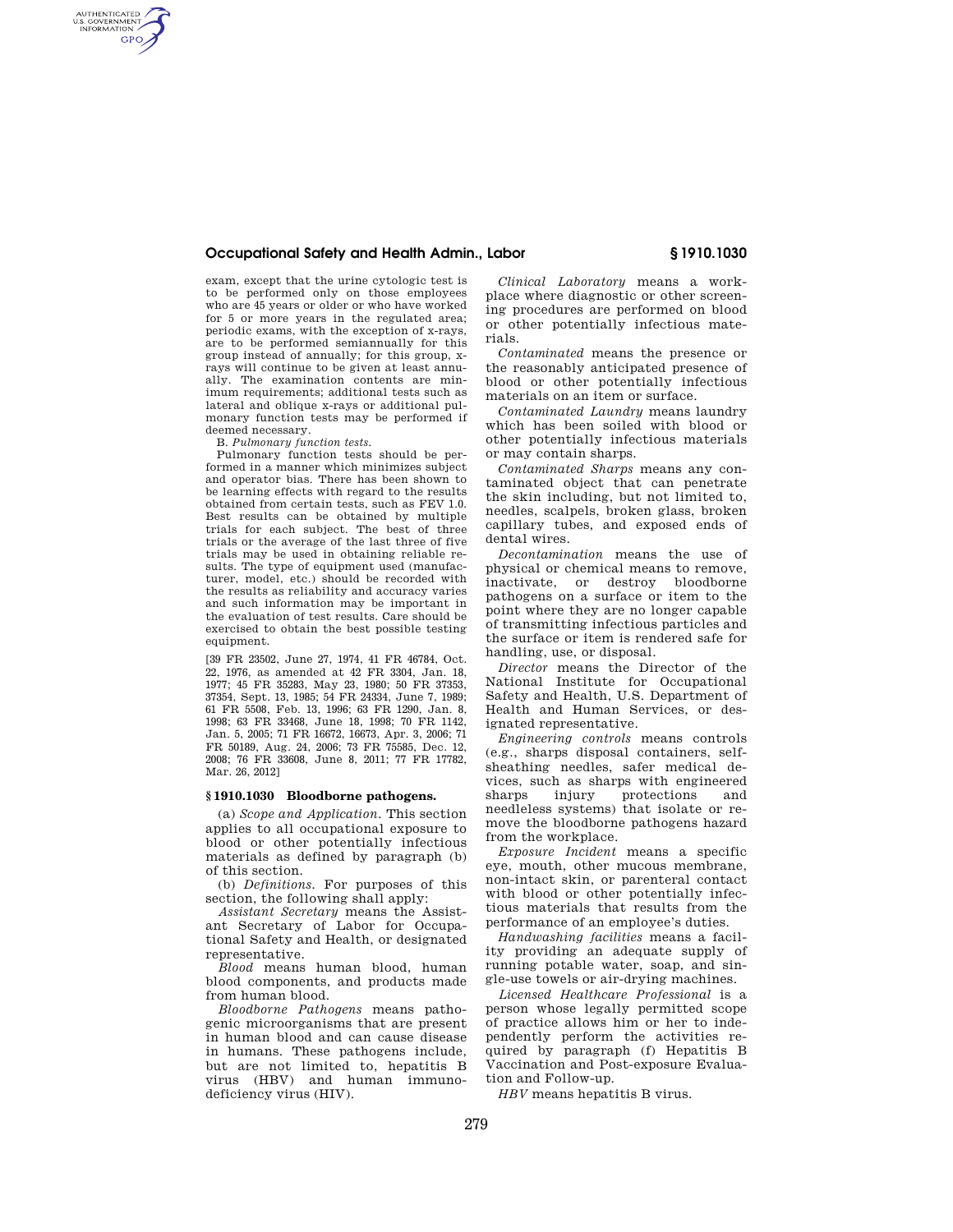*HIV* means human immunodeficiency virus.

*Needleless systems* means a device that does not use needles for:

(1) The collection of bodily fluids or withdrawal of body fluids after initial

venous or arterial access is established; (2) The administration of medication or fluids; or

(3) Any other procedure involving the potential for occupational exposure to pathogens due to percutaneous injuries from contaminated sharps.

*Occupational Exposure* means reasonably anticipated skin, eye, mucous membrane, or parenteral contact with blood or other potentially infectious materials that may result from the performance of an employee's duties.

*Other Potentially Infectious Materials*  means

(1) The following human body fluids: semen, vaginal secretions, cerebrospinal fluid, synovial fluid, pleural fluid, pericardial fluid, peritoneal fluid, amniotic fluid, saliva in dental procedures, any body fluid that is visibly contaminated with blood, and all body fluids in situations where it is difficult or impossible to differentiate between body fluids;

(2) Any unfixed tissue or organ (other than intact skin) from a human (living or dead); and

(3) HIV-containing cell or tissue cultures, organ cultures, and HIV- or HBV-containing culture medium or other solutions; and blood, organs, or other tissues from experimental animals infected with HIV or HBV.

*Parenteral* means piercing mucous membranes or the skin barrier through such events as needlesticks, human bites, cuts, and abrasions.

*Personal Protective Equipment* is specialized clothing or equipment worn by an employee for protection against a hazard. General work clothes (e.g., uniforms, pants, shirts or blouses) not intended to function as protection against a hazard are not considered to be personal protective equipment.

*Production Facility* means a facility engaged in industrial-scale, large-volume or high concentration production of HIV or HBV.

*Regulated Waste* means liquid or semi-liquid blood or other potentially

**§ 1910.1030 29 CFR Ch. XVII (7–1–18 Edition)** 

infectious materials; contaminated items that would release blood or other potentially infectious materials in a liquid or semi-liquid state if compressed; items that are caked with dried blood or other potentially infectious materials and are capable of releasing these materials during handling; contaminated sharps; and pathological and microbiological wastes containing blood or other potentially infectious materials.

*Research Laboratory* means a laboratory producing or using research-laboratory-scale amounts of HIV or HBV. Research laboratories may produce high concentrations of HIV or HBV but not in the volume found in production facilities.

*Sharps with engineered sharps injury protections* means a nonneedle sharp or a needle device used for withdrawing body fluids, accessing a vein or artery, or administering medications or other fluids, with a built-in safety feature or mechanism that effectively reduces the risk of an exposure incident.

*Source Individual* means any individual, living or dead, whose blood or other potentially infectious materials may be a source of occupational exposure to the employee. Examples include, but are not limited to, hospital and clinic patients; clients in institutions for the developmentally disabled; trauma victims; clients of drug and alcohol treatment facilities; residents of hospices and nursing homes; human remains; and individuals who donate or sell blood or blood components.

*Sterilize* means the use of a physical or chemical procedure to destroy all microbial life including highly resistant bacterial endospores.

*Universal Precautions* is an approach to infection control. According to the concept of Universal Precautions, all human blood and certain human body fluids are treated as if known to be infectious for HIV, HBV, and other bloodborne pathogens.

*Work Practice Controls* means controls that reduce the likelihood of exposure by altering the manner in which a task is performed (e.g., prohibiting recapping of needles by a two-handed technique).

(c) *Exposure control*—(1) *Exposure Control Plan.* (i) Each employer having an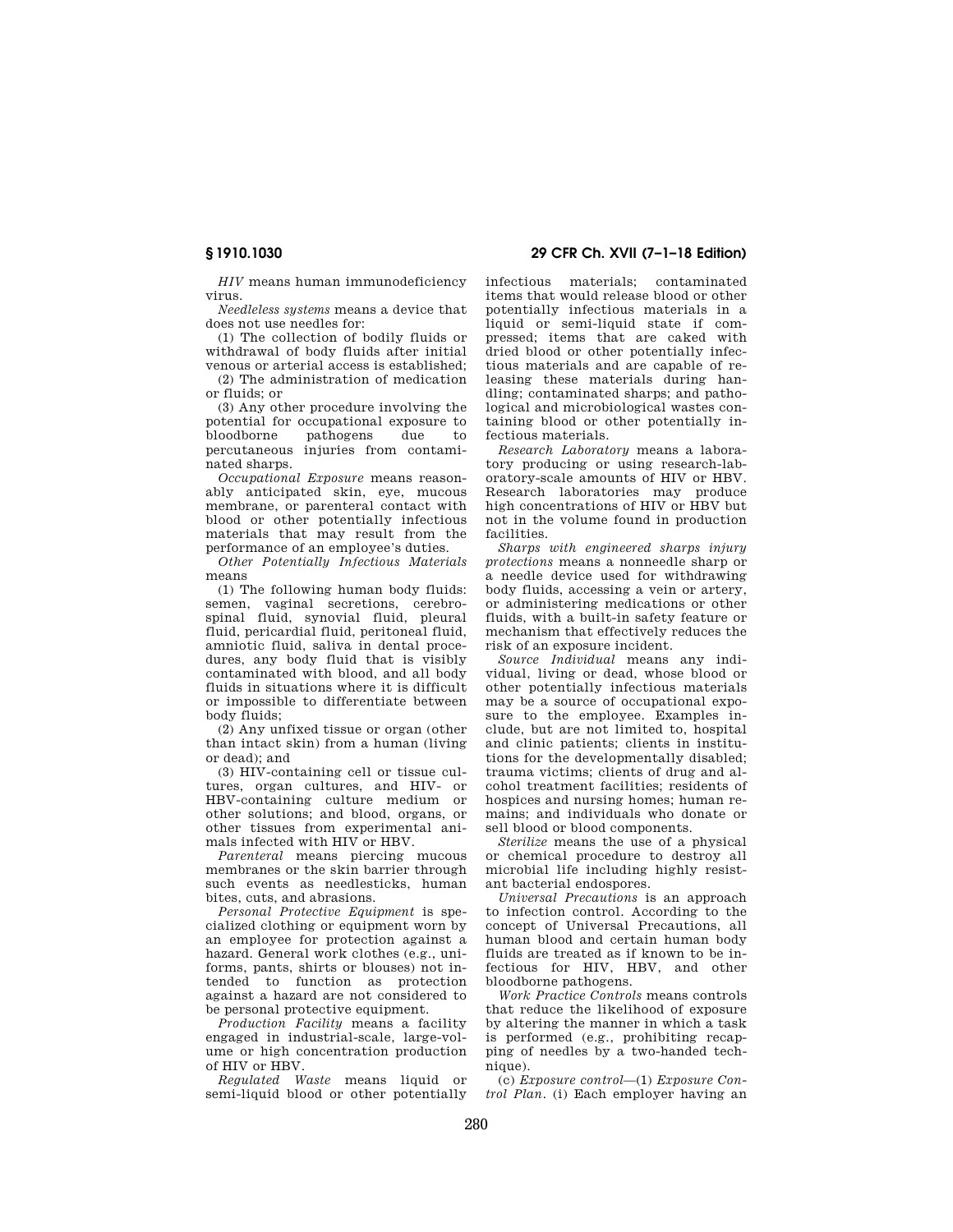employee(s) with occupational exposure as defined by paragraph (b) of this section shall establish a written Exposure Control Plan designed to eliminate or minimize employee exposure.

(ii) The Exposure Control Plan shall contain at least the following elements:

(A) The exposure determination required by paragraph  $(c)(2)$ ,

(B) The schedule and method of implementation for paragraphs (d) Methods of Compliance, (e) HIV and HBV Research Laboratories and Production Facilities, (f) Hepatitis B Vaccination and Post-Exposure Evaluation and Follow-up, (g) Communication of Hazards to Employees, and (h) Recordkeeping, of this standard, and

(C) The procedure for the evaluation of circumstances surrounding exposure incidents as required by paragraph (f)(3)(i) of this standard.

(iii) Each employer shall ensure that a copy of the Exposure Control Plan is accessible to employees in accordance with 29 CFR 1910.20(e).

(iv) The Exposure Control Plan shall be reviewed and updated at least annually and whenever necessary to reflect new or modified tasks and procedures which affect occupational exposure and to reflect new or revised employee positions with occupational exposure. The review and update of such plans shall also:

(A) Reflect changes in technology that eliminate or reduce exposure to bloodborne pathogens; and

(B) Document annually consideration and implementation of appropriate commercially available and effective safer medical devices designed to eliminate or minimize occupational exposure.

(v) An employer, who is required to establish an Exposure Control Plan shall solicit input from non-managerial employees responsible for direct patient care who are potentially exposed to injuries from contaminated sharps in the identification, evaluation, and selection of effective engineering and work practice controls and shall document the solicitation in the Exposure Control Plan.

(vi) The Exposure Control Plan shall be made available to the Assistant Secretary and the Director upon request for examination and copying.

(2) *Exposure determination.* (i) Each employer who has an employee(s) with occupational exposure as defined by paragraph (b) of this section shall prepare an exposure determination. This exposure determination shall contain the following:

(A) A list of all job classifications in which all employees in those job classifications have occupational exposure;

(B) A list of job classifications in which some employees have occupational exposure, and

(C) A list of all tasks and procedures or groups of closely related task and procedures in which occupational exposure occurs and that are performed by employees in job classifications listed in accordance with the provisions of paragraph  $(c)(2)(i)(B)$  of this standard.

(ii) This exposure determination shall be made without regard to the use of personal protective equipment.

(d) *Methods of compliance*—(1) *General.*  Universal precautions shall be observed to prevent contact with blood or other potentially infectious materials. Under circumstances in which differentiation between body fluid types is difficult or impossible, all body fluids shall be considered potentially infectious materials.

(2) *Engineering and work practice controls.* (i) Engineering and work practice controls shall be used to eliminate or minimize employee exposure. Where occupational exposure remains after institution of these controls, personal protective equipment shall also be used.

(ii) Engineering controls shall be examined and maintained or replaced on a regular schedule to ensure their effectiveness.

(iii) Employers shall provide handwashing facilities which are readily accessible to employees.

(iv) When provision of handwashing facilities is not feasible, the employer shall provide either an appropriate antiseptic hand cleanser in conjunction with clean cloth/paper towels or antiseptic towelettes. When antiseptic hand cleansers or towelettes are used, hands shall be washed with soap and running water as soon as feasible.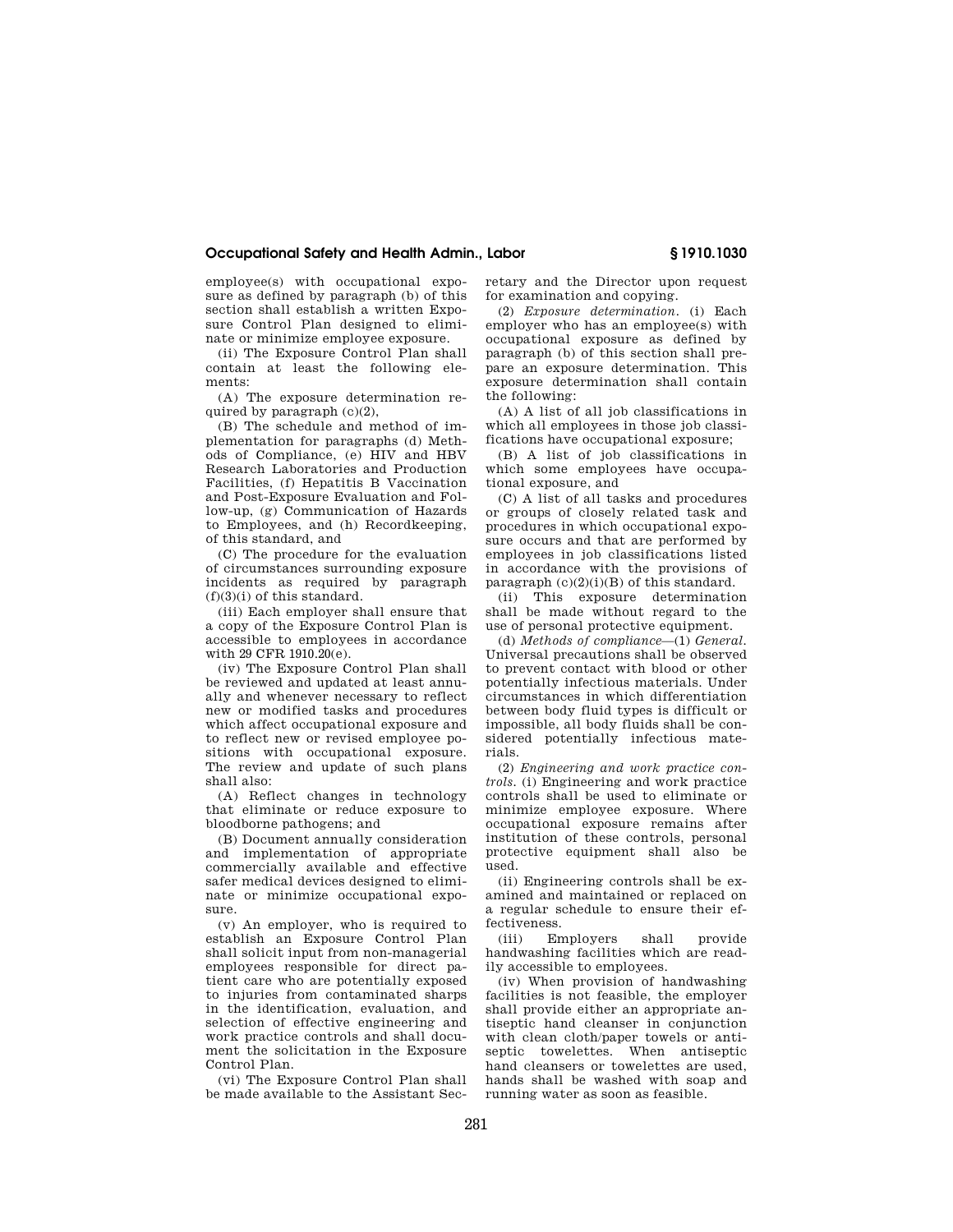(v) Employers shall ensure that employees wash their hands immediately or as soon as feasible after removal of gloves or other personal protective equipment.

(vi) Employers shall ensure that employees wash hands and any other skin with soap and water, or flush mucous membranes with water immediately or as soon as feasible following contact of such body areas with blood or other potentially infectious materials.

(vii) Contaminated needles and other contaminated sharps shall not be bent, recapped, or removed except as noted<br>in paragraphs  $(d)(2)(\pi i)(A)$  and in paragraphs  $(d)(2)(vii)(A)$  $(d)(2)(vii)(B)$  below. Shearing or breaking of contaminated needles is prohibited.

(A) Contaminated needles and other contaminated sharps shall not be bent, recapped or removed unless the employer can demonstrate that no alternative is feasible or that such action is required by a specific medical or dental procedure.

(B) Such bending, recapping or needle removal must be accomplished through the use of a mechanical device or a one-handed technique.

(viii) Immediately or as soon as possible after use, contaminated reusable sharps shall be placed in appropriate containers until properly reprocessed. These containers shall be:

(A) Puncture resistant;

(B) Labeled or color-coded in accordance with this standard;

(C) Leakproof on the sides and bottom; and

(D) In accordance with the require-<br>ments set forth in paragraph ments set forth in paragraph  $(d)(4)(ii)(E)$  for reusable sharps.

(ix) Eating, drinking, smoking, applying cosmetics or lip balm, and handling contact lenses are prohibited in work areas where there is a reasonable likelihood of occupational exposure.

(x) Food and drink shall not be kept in refrigerators, freezers, shelves, cabinets or on countertops or benchtops where blood or other potentially infectious materials are present.

(xi) All procedures involving blood or other potentially infectious materials shall be performed in such a manner as to minimize splashing, spraying, spattering, and generation of droplets of these substances.

**§ 1910.1030 29 CFR Ch. XVII (7–1–18 Edition)** 

(xii) Mouth pipetting/suctioning of blood or other potentially infectious materials is prohibited.

(xiii) Specimens of blood or other potentially infectious materials shall be placed in a container which prevents leakage during collection, handling, processing, storage, transport, or shipping.

(A) The container for storage, transport, or shipping shall be labeled or color-coded according to paragraph  $(g)(1)(i)$  and closed prior to being stored, transported, or shipped. When a facility utilizes Universal Precautions in the handling of all specimens, the labeling/color-coding of specimens is not necessary provided containers are recognizable as containing specimens. This exemption only applies while such specimens/containers remain within the facility. Labeling or color-coding in accordance with paragraph  $(g)(1)(i)$ is required when such specimens/containers leave the facility.

(B) If outside contamination of the primary container occurs, the primary container shall be placed within a second container which prevents leakage during handling, processing, storage, transport, or shipping and is labeled or color-coded according to the requirements of this standard.

(C) If the specimen could puncture the primary container, the primary container shall be placed within a secondary container which is puncture-resistant in addition to the above characteristics.

(xiv) Equipment which may become contaminated with blood or other potentially infectious materials shall be examined prior to servicing or shipping and shall be decontaminated as necessary, unless the employer can demonstrate that decontamination of such equipment or portions of such equipment is not feasible.

(A) A readily observable label in accordance with paragraph  $(g)(1)(i)(H)$ shall be attached to the equipment stating which portions remain contaminated.

(B) The employer shall ensure that this information is conveyed to all affected employees, the servicing representative, and/or the manufacturer,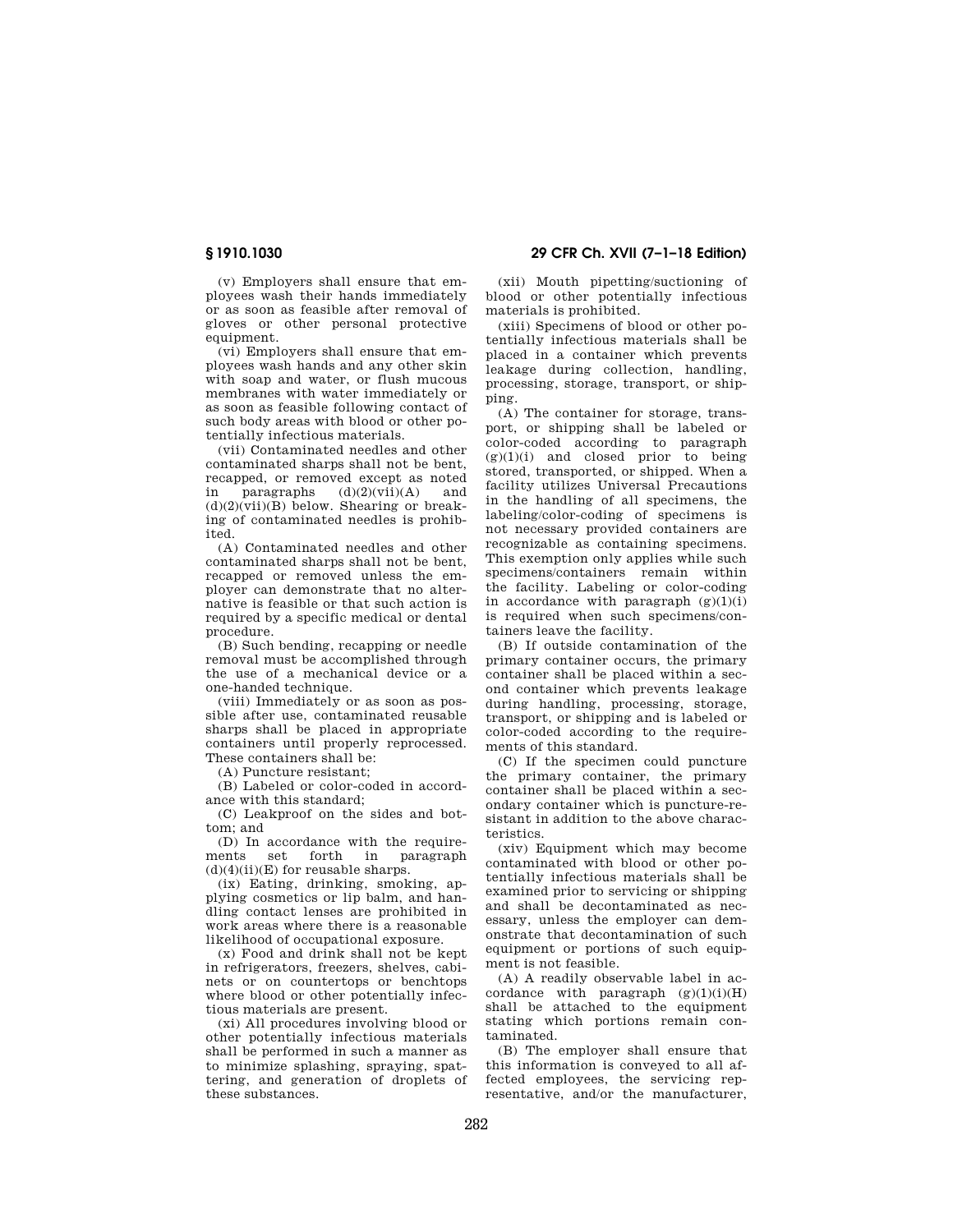as appropriate, prior to handling, servicing, or shipping so that appropriate precautions will be taken.

(3) *Personal protective equipment*—(i) *Provision.* When there is occupational exposure, the employer shall provide, at no cost to the employee, appropriate personal protective equipment such as, but not limited to, gloves, gowns, laboratory coats, face shields or masks and eye protection, and mouthpieces, resuscitation bags, pocket masks, or other ventilation devices. Personal protective equipment will be considered ''appropriate'' only if it does not permit blood or other potentially infectious materials to pass through to or reach the employee's work clothes, street clothes, undergarments, skin, eyes, mouth, or other mucous membranes under normal conditions of use and for the duration of time which the protective equipment will be used.

(ii) *Use.* The employer shall ensure that the employee uses appropriate personal protective equipment unless the employer shows that the employee temporarily and briefly declined to use personal protective equipment when, under rare and extraordinary circumstances, it was the employee's professional judgment that in the specific instance its use would have prevented the delivery of health care or public safety services or would have posed an increased hazard to the safety of the worker or co-worker. When the employee makes this judgement, the circumstances shall be investigated and documented in order to determine whether changes can be instituted to prevent such occurances in the future.

(iii) *Accessibility.* The employer shall ensure that appropriate personal protective equipment in the appropriate sizes is readily accessible at the worksite or is issued to employees. Hypoallergenic gloves, glove liners, powderless gloves, or other similar alternatives shall be readily accessible to those employees who are allergic to the gloves normally provided.

(iv) *Cleaning, Laundering, and Disposal.* The employer shall clean, launder, and dispose of personal protective equipment required by paragraphs (d) and (e) of this standard, at no cost to the employee.

(v) *Repair and Replacement.* The employer shall repair or replace personal protective equipment as needed to maintain its effectiveness, at no cost to the employee.

(vi) If a garment(s) is penetrated by blood or other potentially infectious materials, the garment(s) shall be removed immediately or as soon as feasible.

(vii) All personal protective equipment shall be removed prior to leaving the work area.

(viii) When personal protective equipment is removed it shall be placed in an appropriately designated area or container for storage, washing, decontamination or disposal.

 $\left( \text{ix} \right) \, \text{Gloves}.$  Gloves shall be worn when it can be reasonably anticipated that the employee may have hand contact with blood, other potentially infectious materials, mucous membranes, and non-intact skin; when performing vascular access procedures except as specified in paragraph  $(d)(3)(ix)(D)$ ; and when handling or touching contaminated items or surfaces.

(A) Disposable (single use) gloves such as surgical or examination gloves, shall be replaced as soon as practical when contaminated or as soon as feasible if they are torn, punctured, or when their ability to function as a barrier is compromised.

(B) Disposable (single use) gloves shall not be washed or decontaminated for re-use.

(C) Utility gloves may be decontaminated for re-use if the integrity of the glove is not compromised. However, they must be discarded if they are cracked, peeling, torn, punctured, or exhibit other signs of deterioration or when their ability to function as a barrier is compromised.

(D) If an employer in a volunteer blood donation center judges that routine gloving for all phlebotomies is not necessary then the employer shall:

(*1*) Periodically reevaluate this policy;

(*2*) Make gloves available to all employees who wish to use them for phlebotomy;

(*3*) Not discourage the use of gloves for phlebotomy; and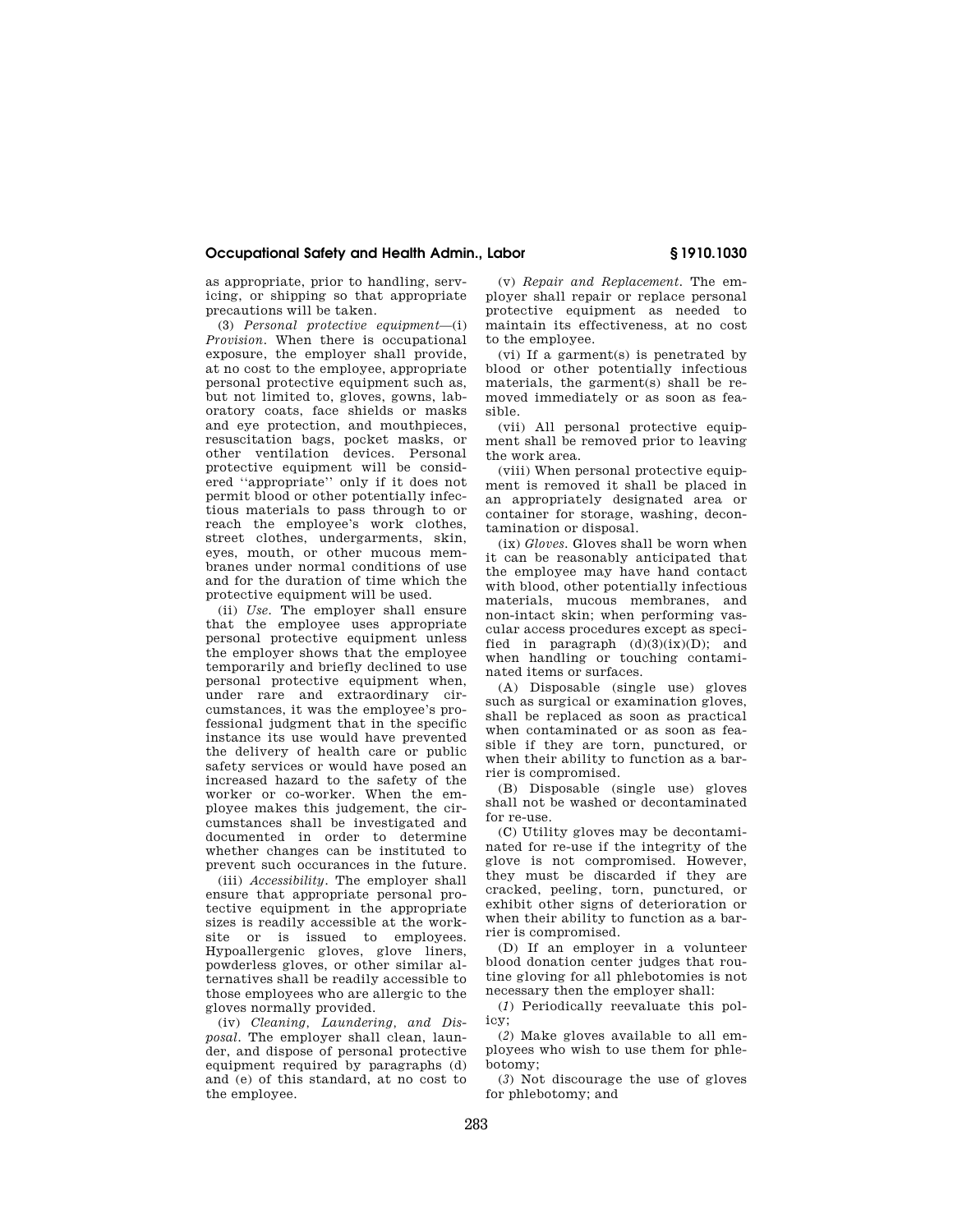**§ 1910.1030 29 CFR Ch. XVII (7–1–18 Edition)** 

(*4*) Require that gloves be used for phlebotomy in the following circumstances:

(*i*) When the employee has cuts, scratches, or other breaks in his or her skin;

(*ii*) When the employee judges that hand contamination with blood may occur, for example, when performing phlebotomy on an uncooperative source individual; and

(*iii*) When the employee is receiving training in phlebotomy.

(x) *Masks, Eye Protection, and Face Shields.* Masks in combination with eye protection devices, such as goggles or glasses with solid side shields, or chinlength face shields, shall be worn whenever splashes, spray, spatter, or droplets of blood or other potentially infectious materials may be generated and eye, nose, or mouth contamination can be reasonably anticipated.

(xi) *Gowns, Aprons, and Other Protective Body Clothing.* Appropriate protective clothing such as, but not limited to, gowns, aprons, lab coats, clinic jackets, or similar outer garments shall be worn in occupational exposure situations. The type and characteristics will depend upon the task and degree of exposure anticipated.

(xii) Surgical caps or hoods and/or shoe covers or boots shall be worn in instances when gross contamination can reasonably be anticipated (e.g., autopsies, orthopaedic surgery).

(4) *Housekeeping*—(i) *General.* Employers shall ensure that the worksite is maintained in a clean and sanitary condition. The employer shall determine and implement an appropriate written schedule for cleaning and method of decontamination based upon the location within the facility, type of surface to be cleaned, type of soil present, and tasks or procedures being performed in the area.

(ii) All equipment and environmental and working surfaces shall be cleaned and decontaminated after contact with blood or other potentially infectious materials.

(A) Contaminated work surfaces shall be decontaminated with an appropriate disinfectant after completion of procedures; immediately or as soon as feasible when surfaces are overtly contaminated or after any spill of blood or other potentially infectious materials; and at the end of the work shift if the surface may have become contaminated since the last cleaning.

(B) Protective coverings, such as plastic wrap, aluminum foil, or imperviously-backed absorbent paper used to cover equipment and environmental surfaces, shall be removed and replaced as soon as feasible when they become overtly contaminated or at the end of the workshift if they may have become contaminated during the shift.

(C) All bins, pails, cans, and similar receptacles intended for reuse which have a reasonable likelihood for becoming contaminated with blood or other potentially infectious materials shall be inspected and decontaminated on a regularly scheduled basis and cleaned and decontaminated immediately or as soon as feasible upon visible contamination.

(D) Broken glassware which may be contaminated shall not be picked up directly with the hands. It shall be cleaned up using mechanical means, such as a brush and dust pan, tongs, or forceps.

(E) Reusable sharps that are contaminated with blood or other potentially infectious materials shall not be stored or processed in a manner that requires employees to reach by hand into the containers where these sharps have been placed.

(iii) *Regulated Waste*—(A) *Contaminated Sharps Discarding and Containment.* (*1*) Contaminated sharps shall be discarded immediately or as soon as feasible in containers that are:

(*i*) Closable;

(*ii*) Puncture resistant;

(*iii*) Leakproof on sides and bottom; and

(*iv*) Labeled or color-coded in accordance with paragraph  $(g)(1)(i)$  of this standard.

(*2*) During use, containers for contaminated sharps shall be:

(*i*) Easily accessible to personnel and located as close as is feasible to the immediate area where sharps are used or can be reasonably anticipated to be found (e.g., laundries);

(*ii*) Maintained upright throughout use; and

(*iii*) Replaced routinely and not be allowed to overfill.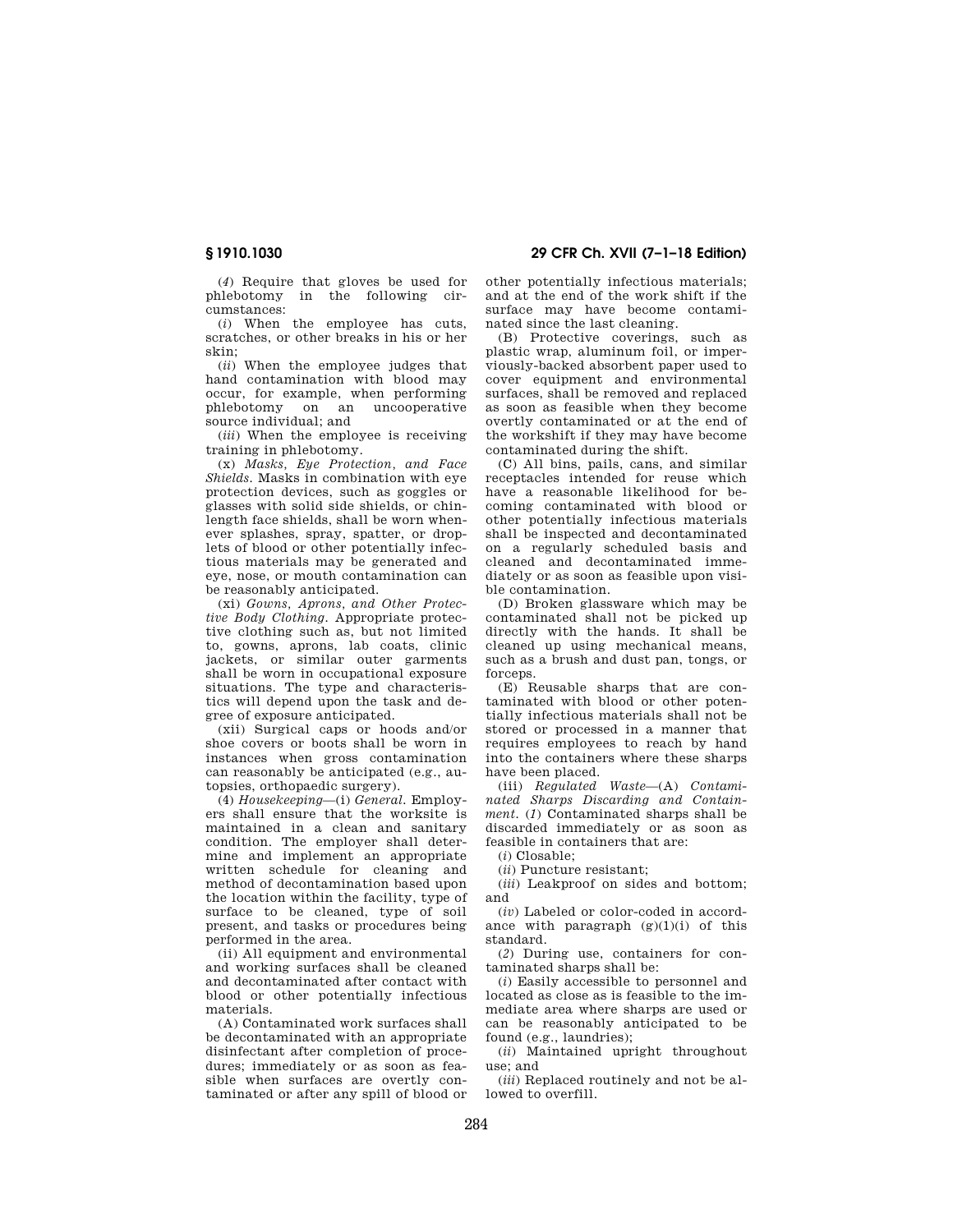(*3*) When moving containers of contaminated sharps from the area of use, the containers shall be:

(*i*) Closed immediately prior to removal or replacement to prevent spillage or protrusion of contents during handling, storage, transport, or shipping;

(*ii*) Placed in a secondary container if leakage is possible. The second container shall be:

(*A*) Closable;

(*B*) Constructed to contain all contents and prevent leakage during handling, storage, transport, or shipping; and

(*C*) Labeled or color-coded according to paragraph  $(g)(1)(i)$  of this standard.

(*4*) Reusable containers shall not be opened, emptied, or cleaned manually or in any other manner which would expose employees to the risk of percutaneous injury.

(B) *Other Regulated Waste Containment*—(*1*) Regulated waste shall be placed in containers which are:

(*i*) Closable;

(*ii*) Constructed to contain all contents and prevent leakage of fluids during handling, storage, transport or shipping;

(*iii*) Labeled or color-coded in accordance with paragraph  $(g)(1)(i)$  this standard; and

(*iv*) Closed prior to removal to prevent spillage or protrusion of contents during handling, storage, transport, or shipping.

(*2*) If outside contamination of the regulated waste container occurs, it shall be placed in a second container. The second container shall be:

(*i*) Closable;

(*ii*) Constructed to contain all contents and prevent leakage of fluids during handling, storage, transport or shipping;

(*iii*) Labeled or color-coded in accordance with paragraph  $(g)(1)(i)$  of this standard; and

(*iv*) Closed prior to removal to prevent spillage or protrusion of contents during handling, storage, transport, or shipping.

(C) Disposal of all regulated waste shall be in accordance with applicable regulations of the United States, States and Territories, and political subdivisions of States and Territories.

(iv) *Laundry.* (A) Contaminated laundry shall be handled as little as possible with a minimum of agitation. (*1*) Contaminated laundry shall be bagged or containerized at the location where it was used and shall not be sorted or rinsed in the location of use.

(*2*) Contaminated laundry shall be placed and transported in bags or containers labeled or color-coded in accordance with paragraph  $(g)(1)(i)$  of this standard. When a facility utilizes Universal Precautions in the handling of all soiled laundry, alternative labeling or color-coding is sufficient if it permits all employees to recognize the containers as requiring compliance with Universal Precautions.

(*3*) Whenever contaminated laundry is wet and presents a reasonable likelihood of soak-through of or leakage from the bag or container, the laundry shall be placed and transported in bags or containers which prevent soakthrough and/or leakage of fluids to the exterior.

(B) The employer shall ensure that employees who have contact with contaminated laundry wear protective gloves and other appropriate personal protective equipment.

(C) When a facility ships contaminated laundry off-site to a second facility which does not utilize Universal Precautions in the handling of all laundry, the facility generating the contaminated laundry must place such laundry in bags or containers which are labeled or color-coded in accordance with paragraph  $(g)(1)(i)$ .

(e) *HIV and HBV Research Laboratories and Production Facilities.* (1) This paragraph applies to research laboratories and production facilities engaged in the culture, production, concentration, experimentation, and manipulation of HIV and HBV. It does not apply to clinical or diagnostic laboratories engaged solely in the analysis of blood, tissues, or organs. These requirements apply in addition to the other requirements of the standard.

(2) Research laboratories and production facilities shall meet the following criteria:

(i) *Standard microbiological practices.*  All regulated waste shall either be incinerated or decontaminated by a method such as autoclaving known to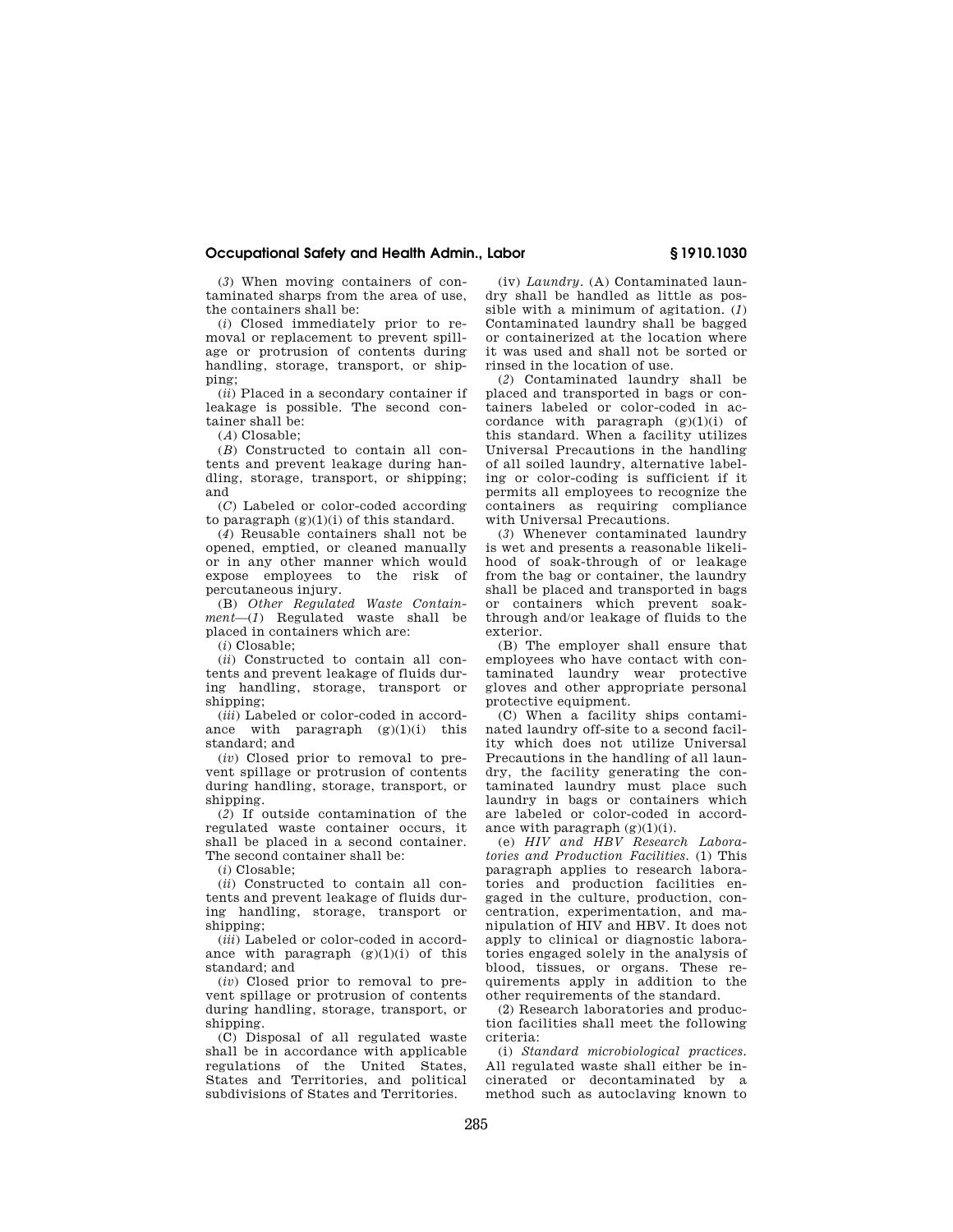**§ 1910.1030 29 CFR Ch. XVII (7–1–18 Edition)** 

effectively destroy bloodborne pathogens.

(ii) *Special practices.* (A) Laboratory doors shall be kept closed when work involving HIV or HBV is in progress.

(B) Contaminated materials that are to be decontaminated at a site away from the work area shall be placed in a durable, leakproof, labeled or colorcoded container that is closed before being removed from the work area.

(C) Access to the work area shall be limited to authorized persons. Written policies and procedures shall be established whereby only persons who have been advised of the potential biohazard, who meet any specific entry requirements, and who comply with all entry and exit procedures shall be allowed to enter the work areas and animal rooms.

(D) When other potentially infectious materials or infected animals are present in the work area or containment module, a hazard warning sign incorporating the universal biohazard symbol shall be posted on all access doors. The hazard warning sign shall comply with paragraph  $(g)(1)(ii)$  of this standard.

(E) All activities involving other potentially infectious materials shall be conducted in biological safety cabinets or other physical-containment devices within the containment module. No work with these other potentially infectious materials shall be conducted on the open bench.

(F) Laboratory coats, gowns, smocks, uniforms, or other appropriate protective clothing shall be used in the work area and animal rooms. Protective clothing shall not be worn outside of the work area and shall be decontaminated before being laundered.

(G) Special care shall be taken to avoid skin contact with other potentially infectious materials. Gloves shall be worn when handling infected animals and when making hand contact with other potentially infectious materials is unavoidable.

(H) Before disposal all waste from work areas and from animal rooms shall either be incinerated or decontaminated by a method such as autoclaving known to effectively destroy bloodborne pathogens.

(I) Vacuum lines shall be protected with liquid disinfectant traps and highefficiency particulate air (HEPA) filters or filters of equivalent or superior efficiency and which are checked routinely and maintained or replaced as necessary.

(J) Hypodermic needles and syringes shall be used only for parenteral injection and aspiration of fluids from laboratory animals and diaphragm bottles. Only needle-locking syringes or disposable syringe-needle units (*i.e.*, the needle is integral to the syringe) shall be used for the injection or aspiration of other potentially infectious materials. Extreme caution shall be used when handling needles and syringes. A needle shall not be bent, sheared, replaced in the sheath or guard, or removed from the syringe following use. The needle and syringe shall be promptly placed in a punctureresistant container and autoclaved or decontaminated before reuse or disposal.

(K) All spills shall be immediately contained and cleaned up by appropriate professional staff or others properly trained and equipped to work with potentially concentrated infectious materials.

(L) A spill or accident that results in an exposure incident shall be immediately reported to the laboratory director or other responsible person.

(M) A biosafety manual shall be prepared or adopted and periodically reviewed and updated at least annually or more often if necessary. Personnel shall be advised of potential hazards, shall be required to read instructions on practices and procedures, and shall be required to follow them.

(iii) *Containment equipment.* (A) Certified biological safety cabinets (Class I, II, or III) or other appropriate combinations of personal protection or physical containment devices, such as special protective clothing, respirators, centrifuge safety cups, sealed centrifuge rotors, and containment caging for animals, shall be used for all activities with other potentially infectious materials that pose a threat of exposure to droplets, splashes, spills, or aerosols.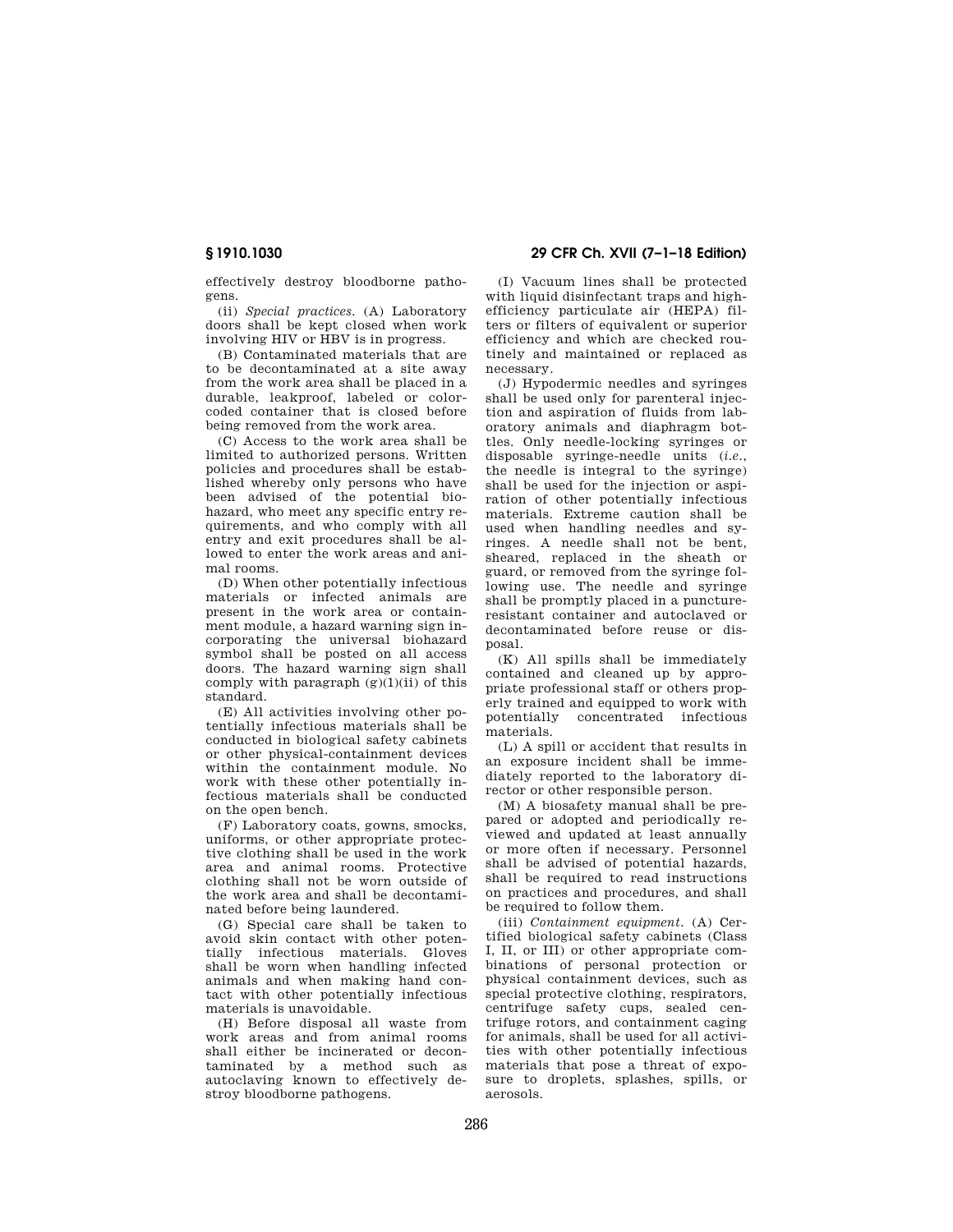(B) Biological safety cabinets shall be certified when installed, whenever they are moved and at least annually.

(3) HIV and HBV research laboratories shall meet the following criteria:

(i) Each laboratory shall contain a facility for hand washing and an eye wash facility which is readily available within the work area.

(ii) An autoclave for decontamination of regulated waste shall be available.

(4) HIV and HBV production facilities shall meet the following criteria:

(i) The work areas shall be separated from areas that are open to unrestricted traffic flow within the building. Passage through two sets of doors shall be the basic requirement for entry into the work area from access corridors or other contiguous areas. Physical separation of the high-containment work area from access corridors or other areas or activities may also be provided by a double-doored clothes-change room (showers may be included), airlock, or other access facility that requires passing through two sets of doors before entering the work area.

(ii) The surfaces of doors, walls, floors and ceilings in the work area shall be water resistant so that they can be easily cleaned. Penetrations in these surfaces shall be sealed or capable of being sealed to facilitate decontamination.

(iii) Each work area shall contain a sink for washing hands and a readily available eye wash facility. The sink shall be foot, elbow, or automatically operated and shall be located near the exit door of the work area.

(iv) Access doors to the work area or containment module shall be self-closing.

(v) An autoclave for decontamination of regulated waste shall be available within or as near as possible to the work area.

(vi) A ducted exhaust-air ventilation system shall be provided. This system shall create directional airflow that draws air into the work area through the entry area. The exhaust air shall not be recirculated to any other area of the building, shall be discharged to the outside, and shall be dispersed away from occupied areas and air intakes.

The proper direction of the airflow shall be verified (*i.e.*, into the work area).

(5) *Training Requirements.* Additional training requirements for employees in HIV and HBV research laboratories and HIV and HBV production facilities are specified in paragraph  $(g)(2)(ix)$ .

(f) *Hepatitis B vaccination and post-exposure evaluation and follow-up*—(1) *General.* (i) The employer shall make available the hepatitis B vaccine and vaccination series to all employees who have occupational exposure, and post-exposure evaluation and follow-up to all employees who have had an exposure incident.

(ii) The employer shall ensure that all medical evaluations and procedures including the hepatitis B vaccine and vaccination series and post-exposure evaluation and follow-up, including prophylaxis, are:

(A) Made available at no cost to the employee;

(B) Made available to the employee at a reasonable time and place;

(C) Performed by or under the supervision of a licensed physician or by or under the supervision of another licensed healthcare professional; and

(D) Provided according to recommendations of the U.S. Public Health Service current at the time these evaluations and procedures take place, except as specified by this paragraph (f).

(iii) The employer shall ensure that all laboratory tests are conducted by an accredited laboratory at no cost to the employee.

(2) *Hepatitis B Vaccination.* (i) Hepatitis B vaccination shall be made available after the employee has received the training required in paragraph  $(g)(2)(\n$ i)(I) and within 10 working days of initial assignment to all employees who have occupational exposure unless the employee has previously received the complete hepatitis B vaccination series, antibody testing has revealed that the employee is immune, or the vaccine is contraindicated for medical reasons.

(ii) The employer shall not make participation in a prescreening program a prerequisite for receiving hepatitis B vaccination.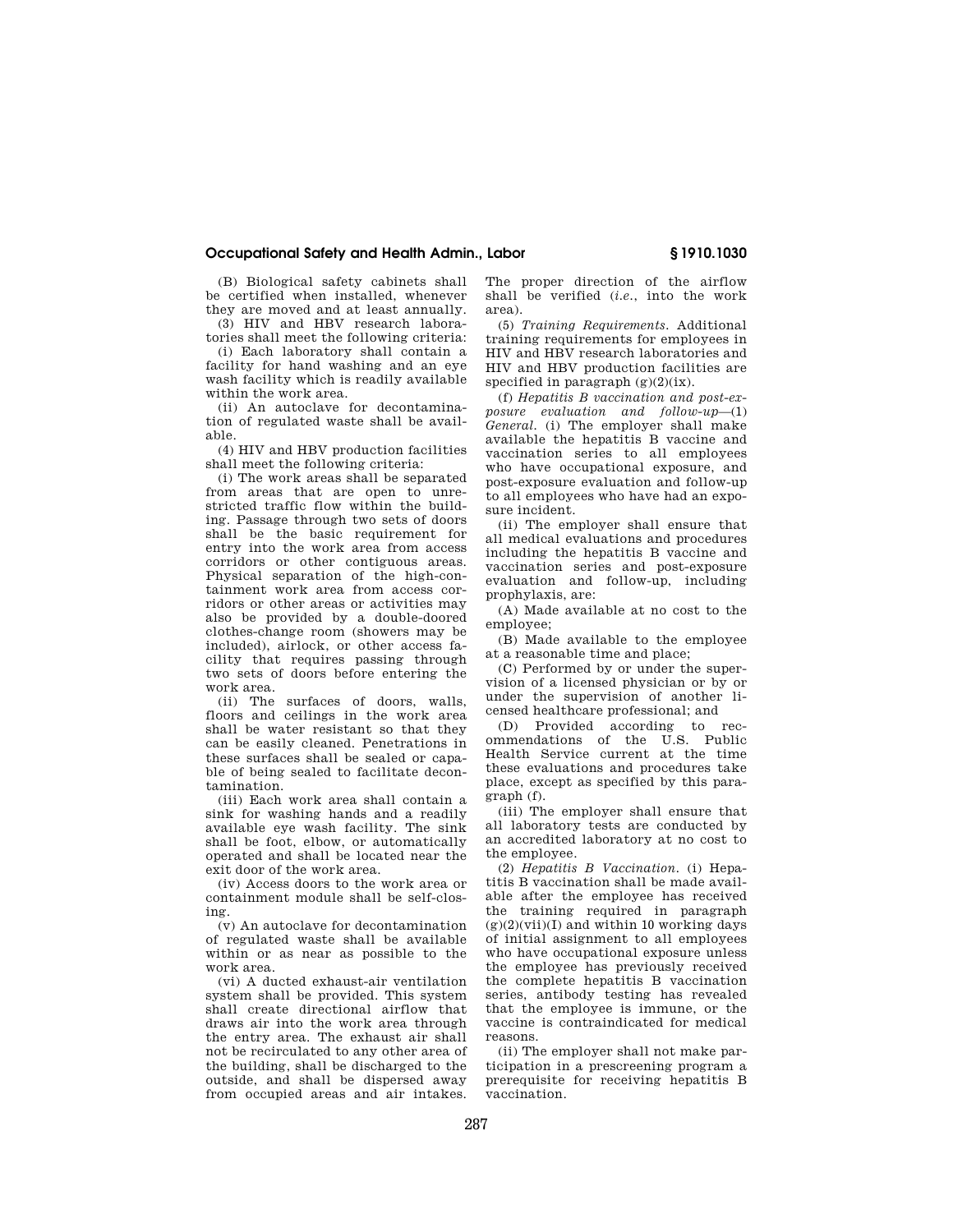**§ 1910.1030 29 CFR Ch. XVII (7–1–18 Edition)** 

(iii) If the employee initially declines hepatitis B vaccination but at a later date while still covered under the standard decides to accept the vaccination, the employer shall make available hepatitis B vaccination at that time.

(iv) The employer shall assure that employees who decline to accept hepatitis B vaccination offered by the employer sign the statement in appendix A.

(v) If a routine booster dose(s) of hepatitis B vaccine is recommended by the U.S. Public Health Service at a future date, such booster dose(s) shall be made available in accordance with section  $(f)(1)(ii)$ .

(3) *Post-exposure Evaluation and Follow-up.* Following a report of an exposure incident, the employer shall make immediately available to the exposed employee a confidential medical evaluation and follow-up, including at least the following elements:

(i) Documentation of the route(s) of exposure, and the circumstances under which the exposure incident occurred;

(ii) Identification and documentation of the source individual, unless the employer can establish that identification is infeasible or prohibited by state or local law;

(A) The source individual's blood shall be tested as soon as feasible and after consent is obtained in order to determine HBV and HIV infectivity. If consent is not obtained, the employer shall establish that legally required consent cannot be obtained. When the source individual's consent is not required by law, the source individual's blood, if available, shall be tested and the results documented.

(B) When the source individual is already known to be infected with HBV or HIV, testing for the source individual's known HBV or HIV status need not be repeated.

(C) Results of the source individual's testing shall be made available to the exposed employee, and the employee shall be informed of applicable laws and regulations concerning disclosure of the identity and infectious status of the source individual.

(iii) Collection and testing of blood for HBV and HIV serological status;

(A) The exposed employee's blood shall be collected as soon as feasible and tested after consent is obtained.

(B) If the employee consents to baseline blood collection, but does not give consent at that time for HIV serologic testing, the sample shall be preserved for at least 90 days. If, within 90 days of the exposure incident, the employee elects to have the baseline sample tested, such testing shall be done as soon as feasible.

(iv) Post-exposure prophylaxis, when medically indicated, as recommended by the U.S. Public Health Service;

(v) Counseling; and

(vi) Evaluation of reported illnesses.

(4) *Information Provided to the Healthcare Professional.* (i) The employer shall ensure that the healthcare professional responsible for the employee's Hepatitis B vaccination is provided a copy of this regulation.

(ii) The employer shall ensure that the healthcare professional evaluating an employee after an exposure incident is provided the following information:

(A) A copy of this regulation;

(B) A description of the exposed employee's duties as they relate to the exposure incident;

(C) Documentation of the route(s) of exposure and circumstances under which exposure occurred;

(D) Results of the source individual's blood testing, if available; and

(E) All medical records relevant to the appropriate treatment of the employee including vaccination status which are the employer's responsibility to maintain.

(5) *Healthcare Professional's Written Opinion.* The employer shall obtain and provide the employee with a copy of the evaluating healthcare professional's written opinion within 15 days of the completion of the evaluation.

(i) The healthcare professional's written opinion for Hepatitis B vaccination shall be limited to whether Hepatitis B vaccination is indicated for an employee, and if the employee has received such vaccination.

(ii) The healthcare professional's written opinion for post-exposure evaluation and follow-up shall be limited to the following information: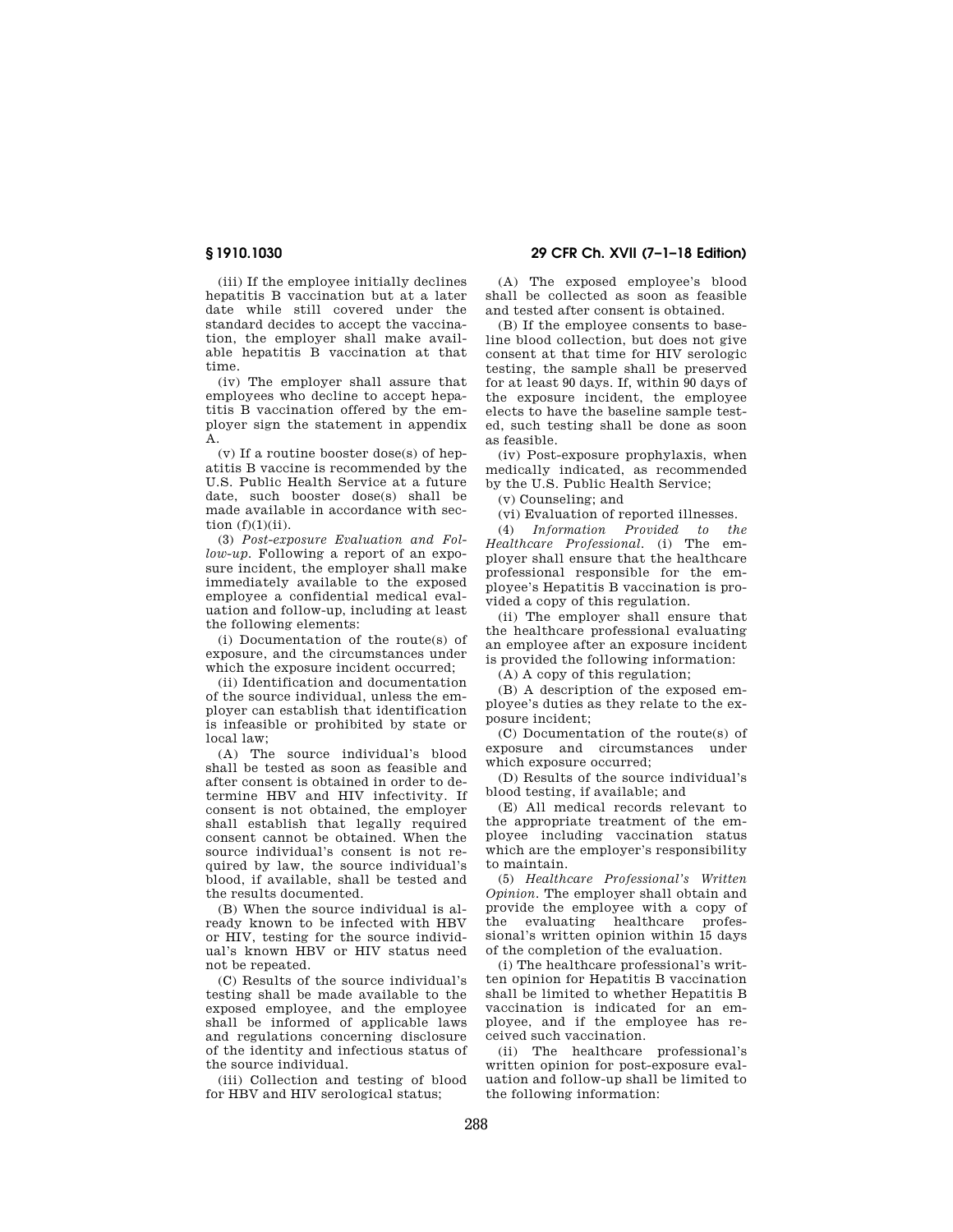(A) That the employee has been informed of the results of the evaluation; and

(B) That the employee has been told about any medical conditions resulting from exposure to blood or other potentially infectious materials which require further evaluation or treatment. (iii) All other findings or diagnoses shall remain confidential and shall not be included in the written report.

(6) *Medical recordkeeping.* Medical records required by this standard shall be maintained in accordance with paragraph (h)(1) of this section.

(g) *Communication of hazards to employees*—(1) *Labels and signs*—(i) *Labels.*  (A) Warning labels shall be affixed to containers of regulated waste, refrigerators and freezers containing blood or other potentially infectious material; and other containers used to store, transport or ship blood or other potentially infectious materials, except as provided in paragraph  $(g)(1)(i)(E)$ ,  $(F)$  and  $(G)$ .

(B) Labels required by this section shall include the following legend:



# **BIOHAZARD**

(C) These labels shall be fluorescent orange or orange-red or predominantly so, with lettering and symbols in a contrasting color.

(D) Labels shall be affixed as close as feasible to the container by string, wire, adhesive, or other method that prevents their loss or unintentional removal.

(E) Red bags or red containers may be substituted for labels.

(F) Containers of blood, blood components, or blood products that are labeled as to their contents and have been released for transfusion or other clinical use are exempted from the labeling requirements of paragraph (g).

(G) Individual containers of blood or other potentially infectious materials that are placed in a labeled container during storage, transport, shipment or disposal are exempted from the labeling requirement.

(H) Labels required for contaminated equipment shall be in accordance with this paragraph and shall also state which portions of the equipment remain contaminated.

(I) Regulated waste that has been decontaminated need not be labeled or color-coded.

(ii) *Signs.* (A) The employer shall post signs at the entrance to work areas specified in paragraph (e), HIV and HBV Research Laboratory and Production Facilities, which shall bear the following legend:



(Name of the Infectious Agent) (Special requirements for entering the area) (Name, telephone number of the laboratory director or other responsible person.)

(B) These signs shall be fluorescent orange-red or predominantly so, with lettering and symbols in a contrasting color.

(2) *Information and Training.* (i) The employer shall train each employee with occupational exposure in accordance with the requirements of this section. Such training must be provided at no cost to the employee and during working hours. The employer shall institute a training program and ensure employee participation in the program.

(ii) Training shall be provided as follows:

(A) At the time of initial assignment to tasks where occupational exposure may take place;

(B) At least annually thereafter. (iii) [Reserved]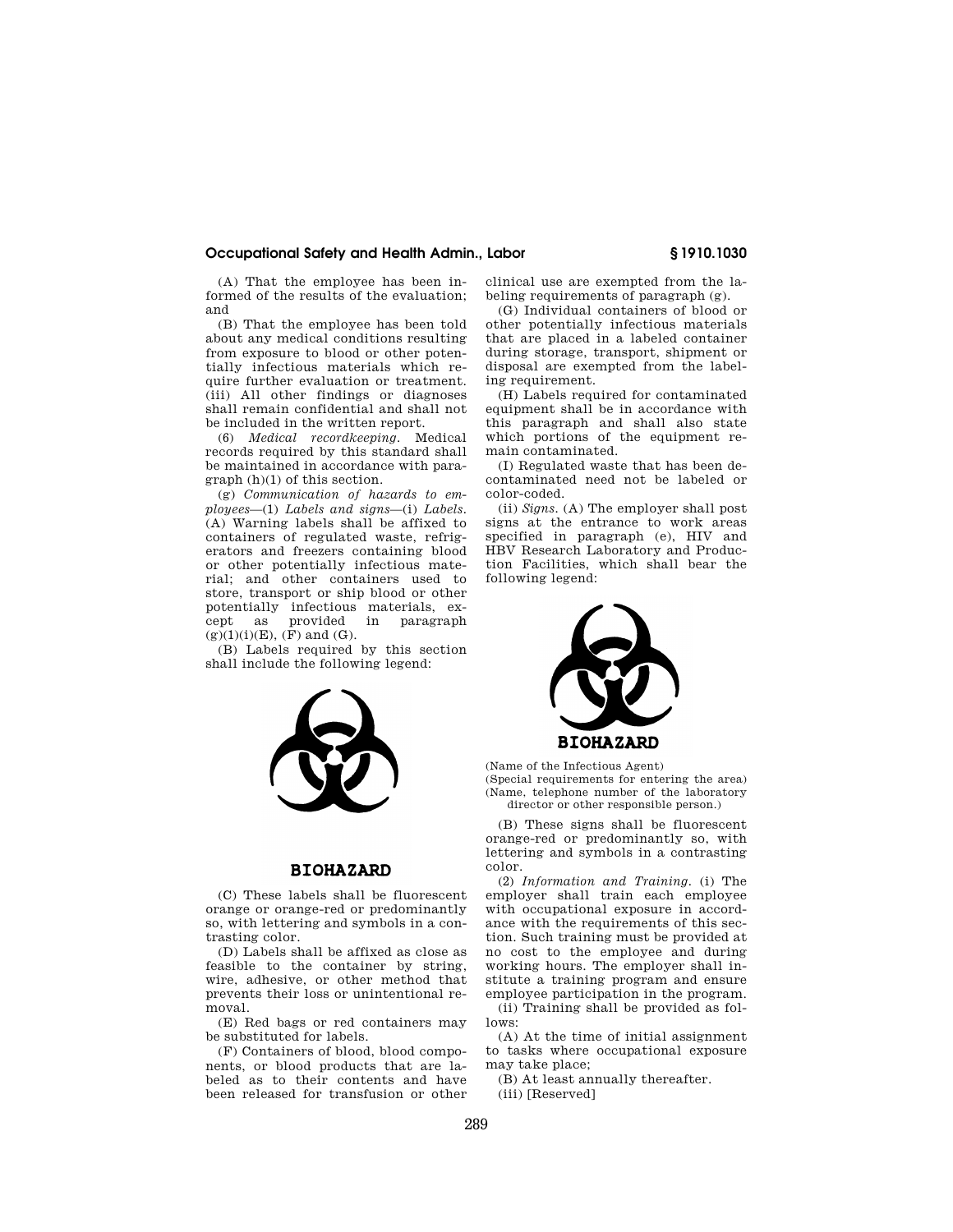(iv) Annual training for all employees shall be provided within one year of their previous training.

(v) Employers shall provide additional training when changes such as modification of tasks or procedures or institution of new tasks or procedures affect the employee's occupational exposure. The additional training may be limited to addressing the new exposures created.

(vi) Material appropriate in content and vocabulary to educational level, literacy, and language of employees shall be used.

(vii) The training program shall contain at a minimum the following elements:

(A) An accessible copy of the regulatory text of this standard and an explanation of its contents;

(B) A general explanation of the epidemiology and symptoms of bloodborne diseases;

(C) An explanation of the modes of transmission of bloodborne pathogens;

(D) An explanation of the employer's exposure control plan and the means by which the employee can obtain a copy of the written plan;

(E) An explanation of the appropriate methods for recognizing tasks and other activities that may involve exposure to blood and other potentially infectious materials;

(F) An explanation of the use and limitations of methods that will prevent or reduce exposure including appropriate engineering controls, work practices, and personal protective equipment;

(G) Information on the types, proper use, location, removal, handling, decontamination and disposal of personal protective equipment;

(H) An explanation of the basis for selection of personal protective equipment;

(I) Information on the hepatitis B vaccine, including information on its efficacy, safety, method of administration, the benefits of being vaccinated, and that the vaccine and vaccination will be offered free of charge;

(J) Information on the appropriate actions to take and persons to contact in an emergency involving blood or other potentially infectious materials;

(K) An explanation of the procedure to follow if an exposure incident occurs, including the method of reporting the incident and the medical follow-up that will be made available;

(L) Information on the post-exposure evaluation and follow-up that the employer is required to provide for the employee following an exposure incident;

(M) An explanation of the signs and labels and/or color coding required by paragraph  $(g)(1)$ ; and

(N) An opportunity for interactive questions and answers with the person conducting the training session.

(viii) The person conducting the training shall be knowledgeable in the subject matter covered by the elements contained in the training program as it relates to the workplace that the training will address.

(ix) Additional Initial Training for Employees in HIV and HBV Laboratories and Production Facilities. Employees in HIV or HBV research laboratories and HIV or HBV production facilities shall receive the following initial training in addition to the above training requirements.

(A) The employer shall assure that employees demonstrate proficiency in standard microbiological practices and techniques and in the practices and operations specific to the facility before being allowed to work with HIV or HBV.

(B) The employer shall assure that employees have prior experience in the handling of human pathogens or tissue cultures before working with HIV or HBV.

(C) The employer shall provide a training program to employees who have no prior experience in handling human pathogens. Initial work activities shall not include the handling of infectious agents. A progression of work activities shall be assigned as techniques are learned and proficiency is developed. The employer shall assure that employees participate in work activities involving infectious agents only after proficiency has been demonstrated.<br>(h)  $\frac{1}{2}$ 

(h) *Recordkeeping*—(1) *Medical Records.* (i) The employer shall establish and maintain an accurate record for each employee with occupational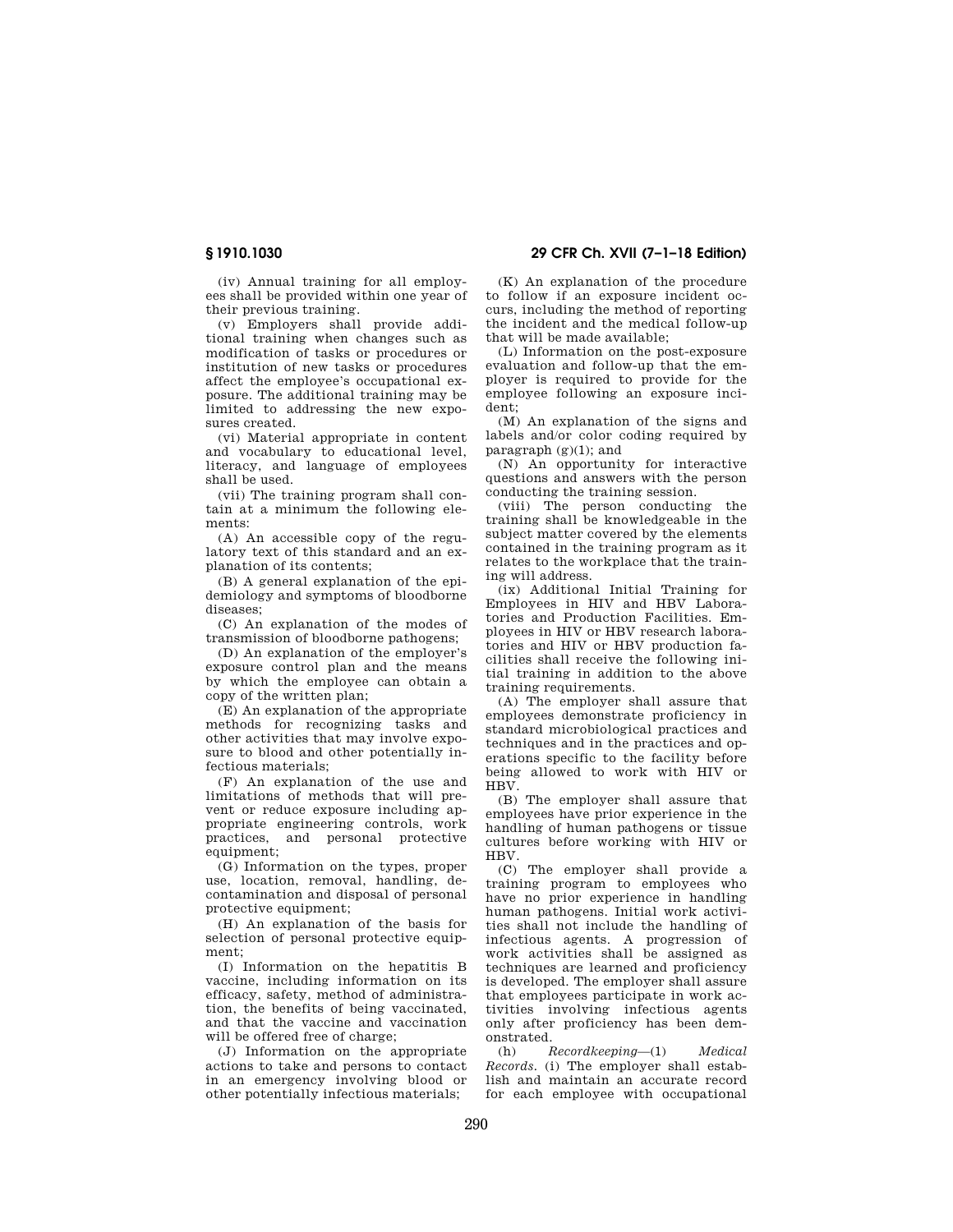exposure, in accordance with 29 CFR 1910.1020.

(ii) This record shall include:

(A) The name and social security number of the employee;

(B) A copy of the employee's hepatitis B vaccination status including the dates of all the hepatitis B vaccinations and any medical records relative to the employee's ability to receive vaccination as required by paragraph  $(f)(2)$ ;

(C) A copy of all results of examinations, medical testing, and follow-up procedures as required by paragraph  $(f)(3)$ ;

(D) The employer's copy of the healthcare professional's written opinion as required by paragraph (f)(5); and

(E) A copy of the information provided to the healthcare professional as required by paragraphs  $(f)(4)(ii)(B)(C)$ and (D).

(iii) Confidentiality. The employer shall ensure that employee medical records required by paragraph  $(h)(1)$ are:

(A) Kept confidential; and

(B) Not disclosed or reported without the employee's express written consent to any person within or outside the workplace except as required by this section or as may be required by law.

(iv) The employer shall maintain the records required by paragraph (h) for at least the duration of employment plus 30 years in accordance with 29 CFR 1910.1020.

(2) *Training Records.* (i) Training records shall include the following information:

(A) The dates of the training sessions;

(B) The contents or a summary of the training sessions;

(C) The names and qualifications of persons conducting the training; and

(D) The names and job titles of all persons attending the training sessions.

(ii) Training records shall be maintained for 3 years from the date on which the training occurred.

(3) *Availability.* (i) The employer shall ensure that all records required to be maintained by this section shall be made available upon request to the Assistant Secretary and the Director for examination and copying.

(ii) Employee training records required by this paragraph shall be provided upon request for examination and copying to employees, to employee representatives, to the Director, and to the Assistant Secretary.

(iii) Employee medical records required by this paragraph shall be provided upon request for examination and copying to the subject employee, to anyone having written consent of the subject employee, to the Director, and to the Assistant Secretary in accordance with 29 CFR 1910.1020.

(4) *Transfer of Records.* The employer shall comply with the requirements involving transfer of records set forth in 29 CFR 1910.1020(h).

(5) *Sharps injury log.* (i) The employer shall establish and maintain a sharps injury log for the recording of percutaneous injuries from contaminated sharps. The information in the sharps injury log shall be recorded and maintained in such manner as to protect the confidentiality of the injured employee. The sharps injury log shall contain, at a minimum:

(A) The type and brand of device involved in the incident,

(B) The department or work area where the exposure incident occurred, and

(C) An explanation of how the incident occurred.

(ii) The requirement to establish and maintain a sharps injury log shall apply to any employer who is required to maintain a log of occupational injuries and illnesses under 29 CFR part 1904.

(iii) The sharps injury log shall be maintained for the period required by 29 CFR 1904.33.<br>(i) Dates-(1)

(i) *Dates*—(1) *Effective Date.* The standard shall become effective on March 6, 1992.

(2) The Exposure Control Plan required by paragraph (c) of this section shall be completed on or before May 5, 1992.

(3) Paragraphs (g)(2) Information and Training and (h) Recordkeeping of this section shall take effect on or before June 4, 1992.

(4) Paragraphs (d)(2) Engineering and Work Practice Controls, (d)(3) Personal Protective Equipment, (d)(4) Housekeeping, (e) HIV and HBV Research